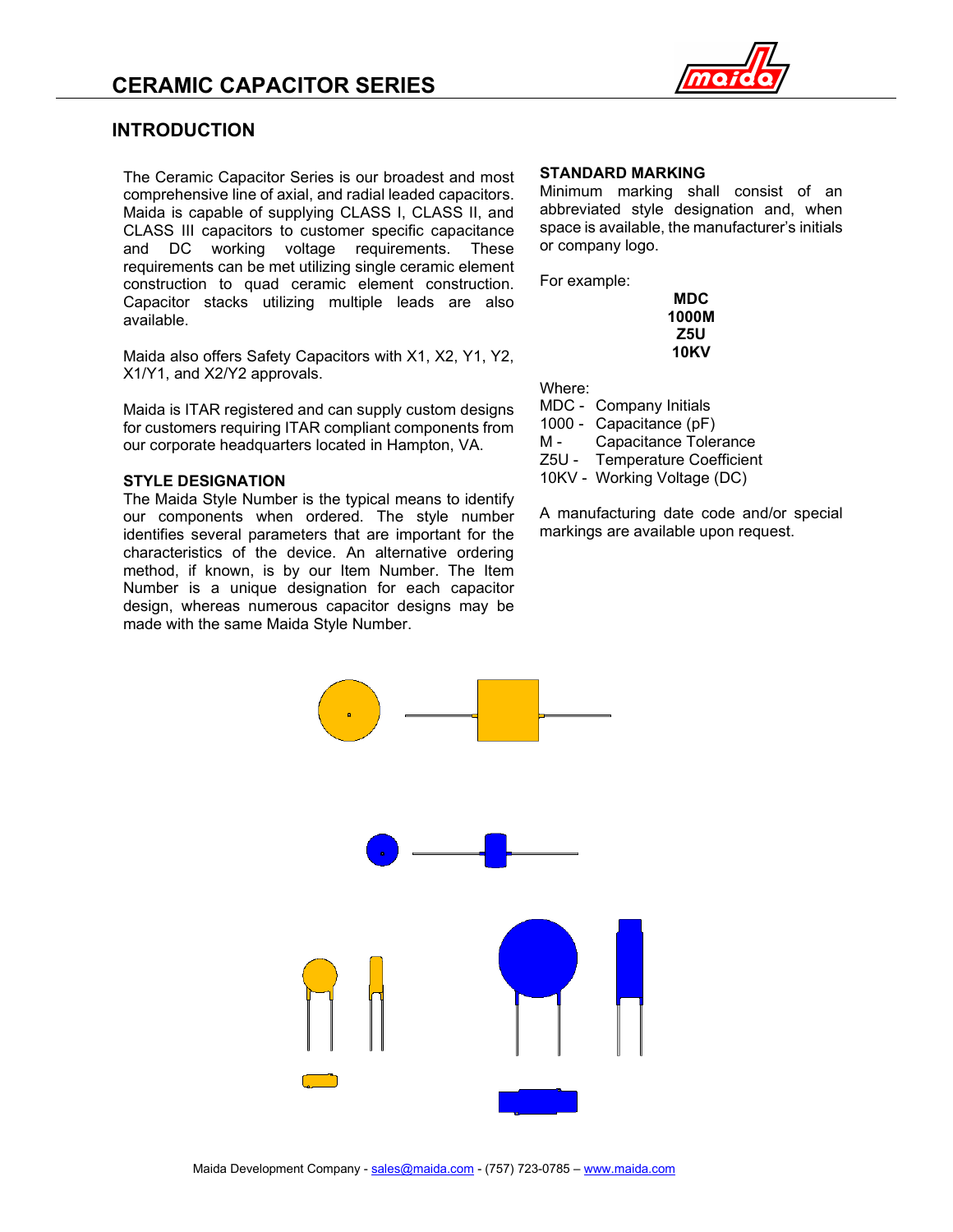

CLASS I – Temperature Compensating

Maida offers standard Class I temperature compensating, and extended range temperature compensating capacitors in accordance with the EIA standard. Class I are suited for resonant circuit applications, or other applications where high Q and predictable stability of capacitance characteristics are required. Class I have negligible dependence upon voltage, frequency, and time.

Common temperature coefficients offered by Maida include C0G, C0H, NP0, and P3K. Other characteristics, as defined below, are available:

| <b>First Letter</b> | Number       | Last Letter |
|---------------------|--------------|-------------|
| (Sig. Fig.)         | (Mult.)      | (Tolerance) |
| $C = 0.0$           | $0 = -1$     | $G = 30$    |
| $M = 1.0$           | $1 = -10$    | $H = 60$    |
| $P = 1.5$           | $2 = -100$   | $J = 120$   |
| $R = 2.2$           | $3 = -1000$  | $K = 250$   |
| $S = 3.3$           | $4 = -10000$ | $L = 500$   |
| $T = 4.7$           | $5 = 1$      | $M = 1000$  |
| $W = 5.6$           | $6 = 10$     | $N = 2500$  |
| $U = 7.5$           | $7 = 100$    |             |

Typical Designs:

| Maida<br><b>Style</b> | Temperature<br>Coefficient<br>(TC) | Capacitance<br>(pF) | Working<br>Voltage<br>(kVDC) | Withstand<br>Voltage<br>(kVDC) |
|-----------------------|------------------------------------|---------------------|------------------------------|--------------------------------|
| PDCC0G100J1KV         | C <sub>0</sub> G                   | 10                  | 1000                         | 2000                           |
| PDC54C0G470M15KV      | C <sub>0</sub> G                   | 47                  | 15000                        | 30000                          |
| PDC54C0H181J2KV       | C <sub>0</sub> H                   | 180                 | 2000                         | 4000                           |
| PDC54C0H220K6KV       | C <sub>0</sub> H                   | 22                  | 6000                         | 7200                           |
| PDC54C0H181K7KV       | C <sub>0</sub> H                   | 180                 | 7000                         | 14000                          |
| PDC54C0H211K7KV       | C <sub>0</sub> H                   | 210                 | 7000                         | 14000                          |
| PDC54C0H470K8KV       | C <sub>0</sub> H                   | 47                  | 8000                         | 16000                          |
| PDC54C0H910K8KV       | C <sub>0</sub> H                   | 91                  | 8000                         | 16000                          |
| PDC10COJ4R0C1.5KV     | C <sub>0</sub>                     | 4                   | 1500                         | 3300                           |
| PDC44U2J200M1KV       | N750                               | 20                  | 1000                         | 2000                           |
| PDCC0H809C1.5KV       | NP <sub>0</sub>                    | 8                   | 1500                         | 3000                           |
| PDC7C0H509D3KV        | NP <sub>0</sub>                    | 5                   | 3000                         | 6000                           |
| PDC44P3K100J          | P <sub>3</sub> K                   | 10                  | 500                          | 1500                           |
| PDC54P3K500K5KV       | P <sub>3</sub> K                   | 50                  | 5000                         | 10000                          |
| PDC54P3K101K5KV       | P <sub>3</sub> K                   | 100                 | 5000                         | 10000                          |
| PDC54P3K201K5KV       | P <sub>3</sub> K                   | 200                 | 5000                         | 10000                          |
| PDC54P3K160K25KV      | P <sub>3</sub> K                   | 16                  | 25000                        | 30000                          |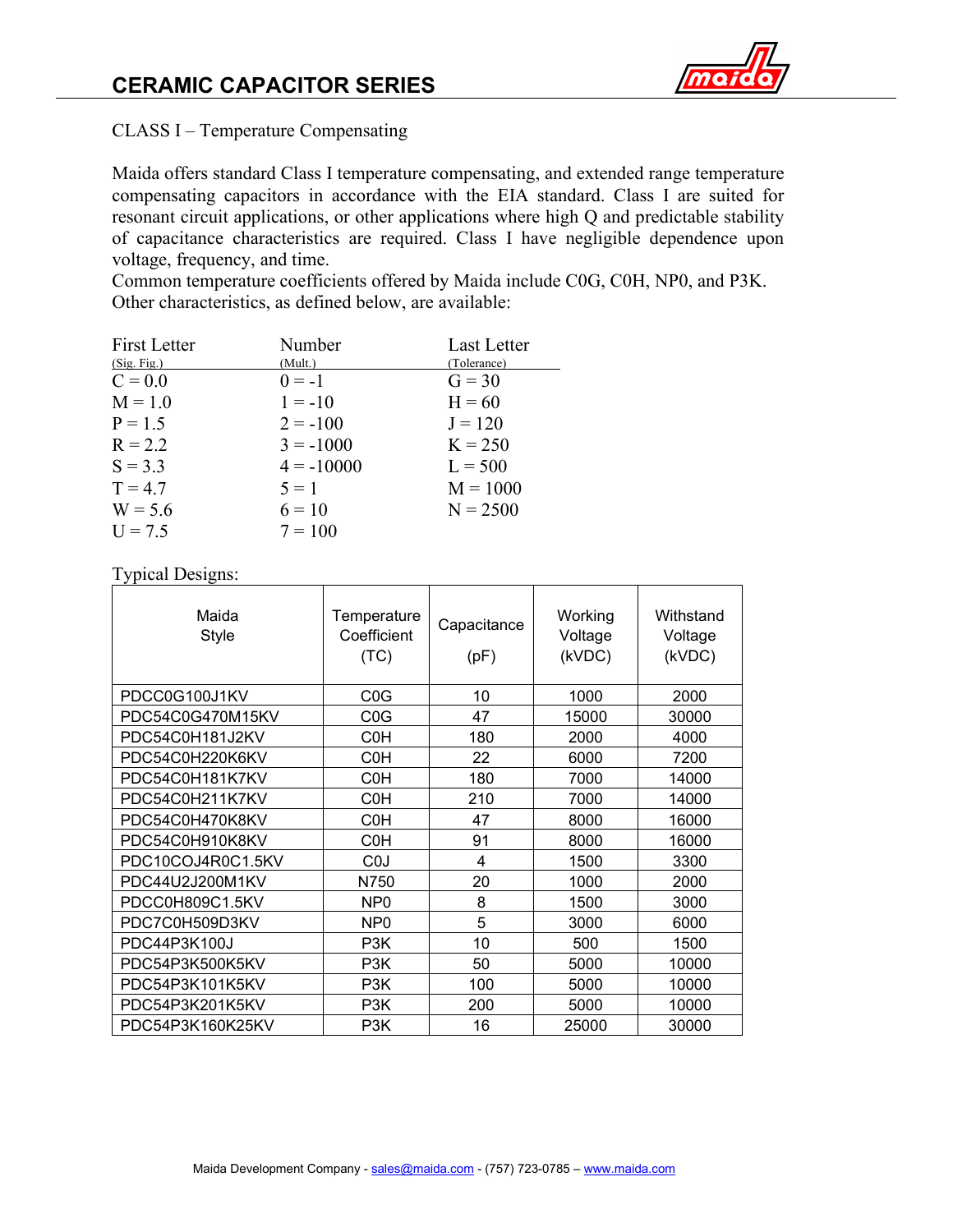

### CLASS II – Semi-Stable

Maida offers standard Class II semi-stable designs in accordance with the EIA standard. Class II utilize high dielectric constant material, offering non-linear temperature characteristics, significant dependence on voltage and frequency, and predictable capacitance decay over time. These capacitors are suited for bypass, coupling, and filtering applications where stability of capacitance characteristics are not of significant importance.

Common temperature coefficients offered by Maida include X5P, X5R, and X7R. Other characteristics, as defined below, are available:

| First Letter             | Number             | Last Letter     |
|--------------------------|--------------------|-----------------|
| $X = -55^{\circ}C$       | $5 = +85^{\circ}C$ | $F = \pm 7.5\%$ |
| $Y = -30^{\circ}C$       | $7 = +125$ °C      | $P = \pm 10\%$  |
| $Z = +10$ <sup>o</sup> C |                    | $R = \pm 15\%$  |

Typical Designs:

| Maida<br><b>Style</b> | Temperature<br>Coefficient<br>(TC) | Capacitance<br>(pF) | Working<br>Voltage<br>(kVDC) | Withstand<br>Voltage<br>(kVDC) |
|-----------------------|------------------------------------|---------------------|------------------------------|--------------------------------|
| PDC54X5F101K9KV       | X <sub>5F</sub>                    | 100                 | 9000                         | 18000                          |
| PDC23X5P471K1KV       | X <sub>5</sub> P                   | 470                 | 1000                         | 2000                           |
| PDC10X5P222M1KV       | X5P                                | 2200                | 1000                         | 2000                           |
| PDC54X5P152M8KV       | X <sub>5</sub> P                   | 1500                | 8000                         | 16000                          |
| PDC54X5P401K15KV      | X <sub>5</sub> P                   | 400                 | 15000                        | 30000                          |
| PDC54X5P451K15KV      | X <sub>5</sub> P                   | 450                 | 15000                        | 30000                          |
| PDC54X5P501K15KV      | X <sub>5</sub> P                   | 500                 | 15000                        | 30000                          |
| PDC54X5P102K15KV      | X5P                                | 1000                | 15000                        | 30000                          |
| PDC54X5P152K15KV      | X <sub>5</sub> P                   | 1500                | 15000                        | 30000                          |
| PDCX5R103M1KV         | X <sub>5</sub> R                   | 10000               | 1000                         | 2000                           |
| PDC54X5R202M3KV       | X <sub>5</sub> R                   | 2000                | 3000                         | 6000                           |
| PDC54X5R222K3KV       | X <sub>5</sub> R                   | 2200                | 3000                         | 6000                           |
| PDC44X5R502M3KV       | X5R                                | 5000                | 3000                         | 3600                           |
| PDC54X5R501M4KV       | X5R                                | 500                 | 4000                         | 8000                           |
| PDC54X5R332M4KV       | X5R                                | 3300                | 4000                         | 8000                           |
| PDC54X5R152M6KV       | X <sub>5</sub> R                   | 1500                | 6000                         | 12000                          |
| PDC54X5R202M6KV       | X <sub>5</sub> R                   | 2000                | 6000                         | 12000                          |
| PDC54X5R222M6KV       | X <sub>5</sub> R                   | 2200                | 6000                         | 12000                          |
| PDC54X5R101M10KV      | X <sub>5</sub> R                   | 100                 | 10000                        | 20000                          |
| PDC54X5R501M10KV      | X <sub>5</sub> R                   | 500                 | 10000                        | 12000                          |
| PDC54X5R102M10KV      | X5R                                | 1000                | 10000                        | 20000                          |
| PDC54X5R122K10KV      | X <sub>5</sub> R                   | 1200                | 10000                        | 20000                          |
| PDC54X5R202M10KV      | X <sub>5</sub> R                   | 2000                | 10000                        | 20000                          |
| PDC54X5R222M10KV      | X <sub>5</sub> R                   | 2200                | 10000                        | 20000                          |
| PDC54X5R470K12KV      | X5R                                | 47                  | 12000                        | 24000                          |
| PDC54X5R820K12KV      | X5R                                | 82                  | 12000                        | 24000                          |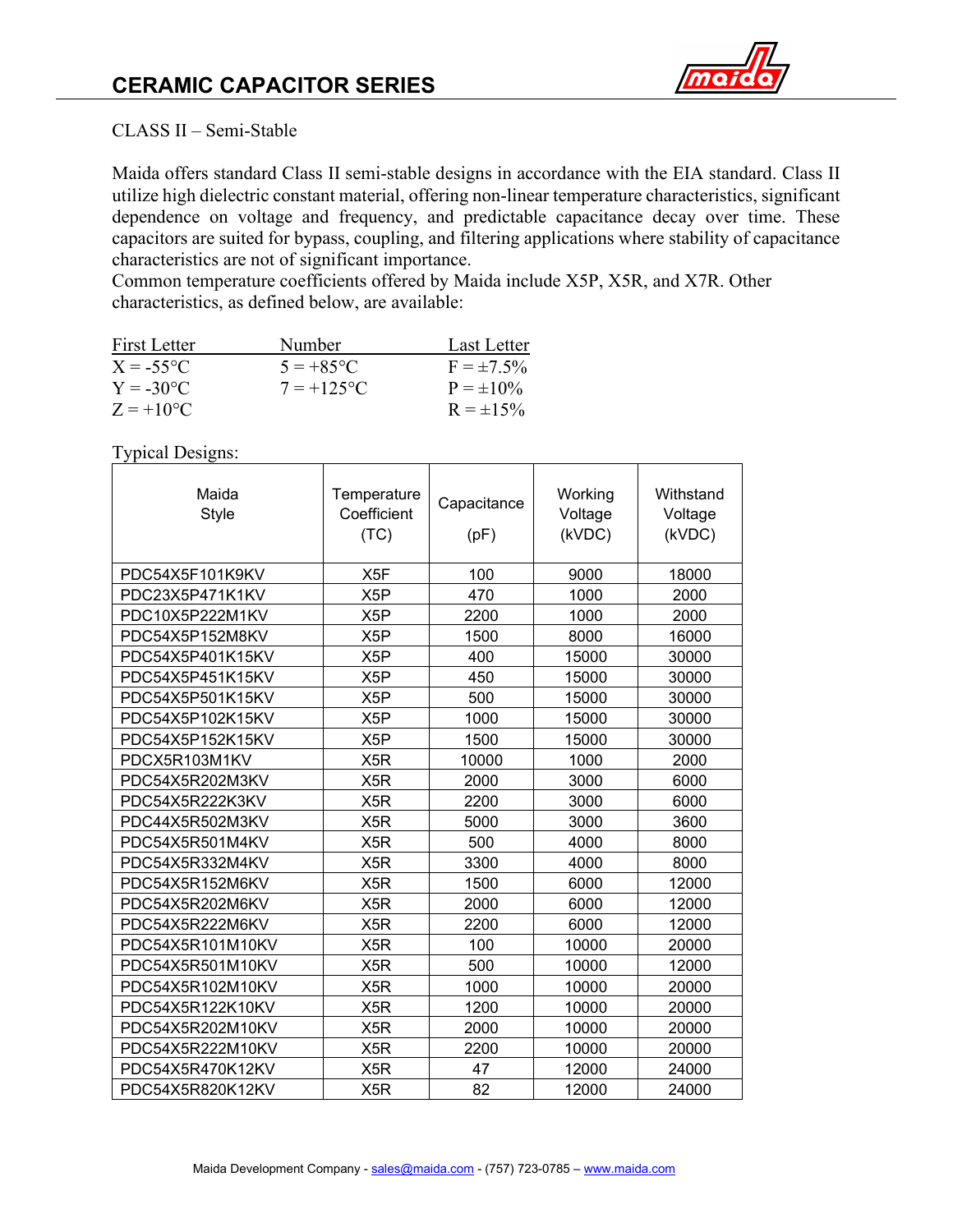# **CERAMIC CAPACITOR SERIES**



| Maida<br><b>Style</b> | Temperature<br>Coefficient<br>(TC) | Capacitance<br>(pF) | Working<br>Voltage<br>(kVDC) | Withstand<br>Voltage<br>(kVDC) |
|-----------------------|------------------------------------|---------------------|------------------------------|--------------------------------|
| PDC54X5R111K12KV      | X <sub>5</sub> R                   | 110                 | 12000                        | 24000                          |
| PDC54X5R911Z12KV      | X <sub>5</sub> R                   | 910                 | 12000                        | 14400                          |
| PDC54X5R222M12KV      | X <sub>5</sub> R                   | 2200                | 12000                        | 24000                          |
| PDC54X5R431K15KV      | X <sub>5</sub> R                   | 430                 | 15000                        | 30000                          |
| PDC9X5R471M15KV       | X <sub>5</sub> R                   | 470                 | 15000                        | 22500                          |
| PDC43X5R501M15KV      | X <sub>5</sub> R                   | 500                 | 15000                        | 30000                          |
| PDC54X5R501M15KV      | X <sub>5</sub> R                   | 500                 | 15000                        | 30000                          |
| PDC54X5R102M15KV      | X <sub>5</sub> R                   | 1000                | 15000                        | 30000                          |
| PDC9X5R102K15KV       | X <sub>5</sub> R                   | 1000                | 15000                        | 30000                          |
| PDC9X5R152M15KV       | X <sub>5</sub> R                   | 1500                | 15000                        | 30000                          |
| PDC54X5R271K18KV      | X <sub>5</sub> R                   | 270                 | 18000                        | 36000                          |
| PDC9X5R101K20KV       | X <sub>5</sub> R                   | 100                 | 20000                        | 30000                          |
| PDC9X5R151K20KV       | X <sub>5</sub> R                   | 150                 | 20000                        | 30000                          |
| PDC54X5R151K20KV      | X <sub>5</sub> R                   | 150                 | 20000                        | 30000                          |
| PDC54X5R501M20KV      | X <sub>5</sub> R                   | 500                 | 20000                        | 30000                          |
| PDC54X5R511M20KV      | X <sub>5</sub> R                   | 510                 | 20000                        | 30000                          |
| PDC54X5R151M25KV      | X <sub>5</sub> R                   | 150                 | 25000                        | 37500                          |
| PDC54X5S152M12KV      | X <sub>5</sub> S                   | 1500                | 12000                        | 24000                          |
| PDCX7R221K2KV         | X7R                                | 220                 | 2000                         | 4000                           |
| PDCX7R471K2KV         | X7R                                | 470                 | 2000                         | 4000                           |
| PDC54X7R102K2KV       | X7R                                | 1000                | 2000                         | 4000                           |
| PDC11X7R182K2KV       | X7R                                | 1800                | 2000                         | 4000                           |
| PDC54X7R250M3KV       | X7R                                | 25                  | 3000                         | 6000                           |
| PDC54X7R162M3KV       | X7R                                | 1600                | 3000                         | 6000                           |
| PDC54X7R682K3KV       | X7R                                | 6800                | 3000                         | 6000                           |
| PDC54X7R102M7.5KV     | X7R                                | 1000                | 7500                         | 15000                          |
| PDC54X7R220K15KV      | X7R                                | 22                  | 15000                        | 30000                          |
| PDC54X7R101M15KV      | X7R                                | 100                 | 15000                        | 30000                          |
| PDC9X7R102M30KV       | X7R                                | 1000                | 30000                        | 45000                          |

CLASS III – General Purpose High-K

Maida offers standard Class III general purpose high-K designs in accordance with the EIA standard. Class III are comparable to Class II except that it is restricted to designs having capacitance values which vary more than 15% with changes in temperature. These capacitors are suited for bypass, coupling, and other uses where dielectric losses, high insulation resistance, and capacitance stability are not of significant importance.

Common temperature coefficients offered by Maida include X5P, X5R, and X7R. Other characteristics, as defined below, are available:

| First Letter       | Number       | Last Letter        |
|--------------------|--------------|--------------------|
| $X = -55^{\circ}C$ | $5 = +85$ °C | $S = \pm 22\%$     |
| $Y = -30$ °C       |              | $T = +22\%, -33\%$ |
| $Z = +10^{\circ}C$ |              | $U = +22\%, -56\%$ |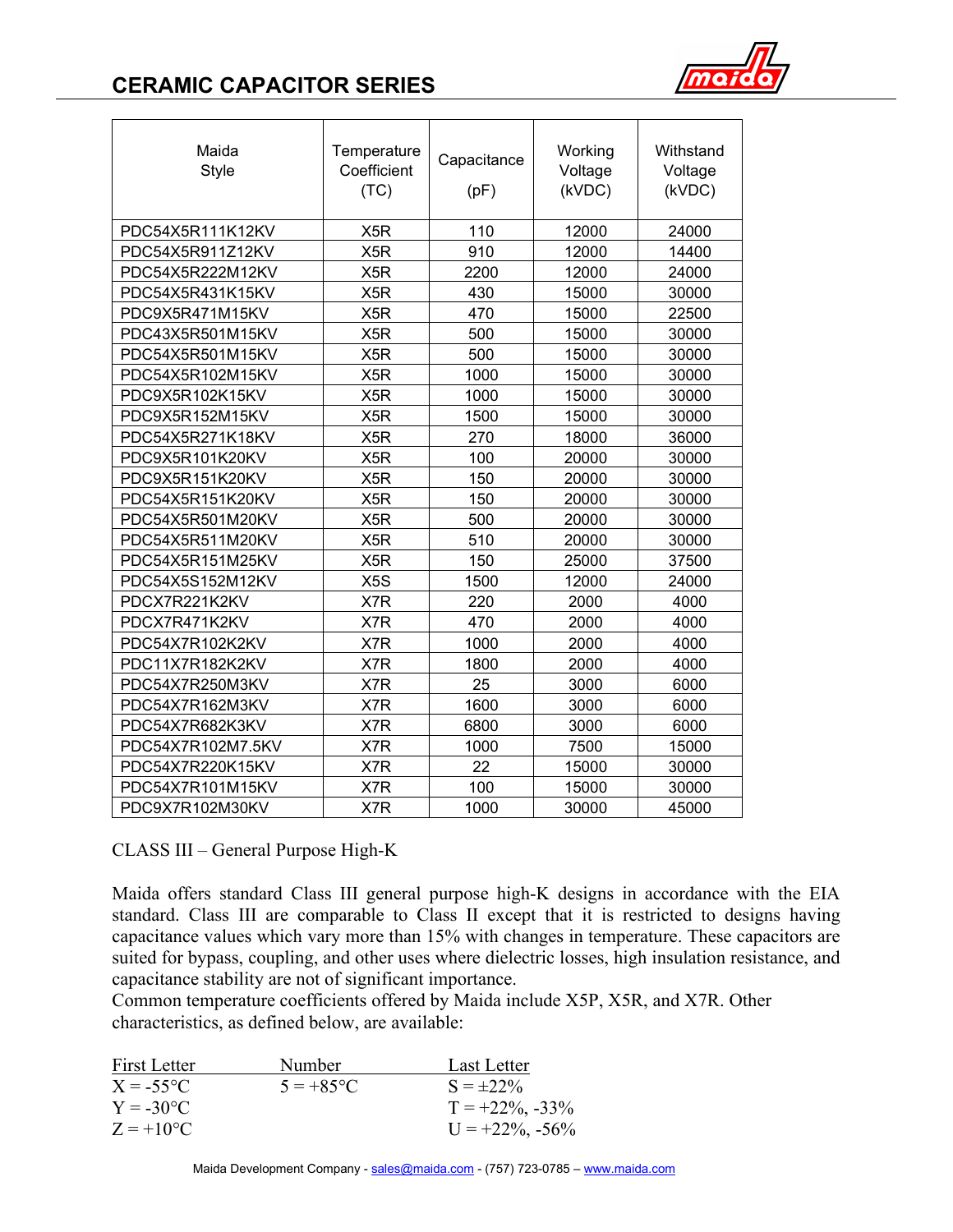

## Typical Designs:

| Maida<br><b>Style</b>  | Temperature<br>Working<br>Capacitance<br>Coefficient<br>Voltage<br>(kVDC)<br>(TC)<br>(pF) |       |       |       |  |  |  |  |  |  |  |  |  | Withstand<br>Voltage<br>(kVDC) |
|------------------------|-------------------------------------------------------------------------------------------|-------|-------|-------|--|--|--|--|--|--|--|--|--|--------------------------------|
| PDC54Y5P152M6KV        | Y <sub>5</sub> P                                                                          | 1500  | 6000  | 12000 |  |  |  |  |  |  |  |  |  |                                |
| PDC54Y5P151M10KV       | Y <sub>5</sub> P                                                                          | 150   | 10000 | 20000 |  |  |  |  |  |  |  |  |  |                                |
| PDC54Y5P202M10KV       | Y5P                                                                                       | 2000  | 10000 | 20000 |  |  |  |  |  |  |  |  |  |                                |
| PDCP6Y5S202+20-10%10KV | Y <sub>5</sub> S                                                                          | 2000  | 10000 | 20000 |  |  |  |  |  |  |  |  |  |                                |
| PDC54Y5U152M8KV        | Y5U                                                                                       | 1500  | 8000  | 15000 |  |  |  |  |  |  |  |  |  |                                |
| PDC54Y5U102+20,-15%9KV | Y5U                                                                                       | 1000  | 9000  | 15000 |  |  |  |  |  |  |  |  |  |                                |
| PDC44Z5F102K1KV        | Z5F                                                                                       | 1000  | 1000  | 2000  |  |  |  |  |  |  |  |  |  |                                |
| PDC9Z5F221M10KV        | Z <sub>5F</sub>                                                                           | 220   | 10000 | 20000 |  |  |  |  |  |  |  |  |  |                                |
| PDC10Z5P102K2KV        | Z <sub>5</sub> P                                                                          | 1000  | 2000  | 4000  |  |  |  |  |  |  |  |  |  |                                |
| PDC54Z5P151K15KV       | Z5P                                                                                       | 150   | 15000 | 30000 |  |  |  |  |  |  |  |  |  |                                |
| PDC54Z5P251K15KV       | Z <sub>5</sub> P                                                                          | 250   | 15000 | 30000 |  |  |  |  |  |  |  |  |  |                                |
| PDCZ5U681M100V         | Z5U                                                                                       | 680   | 100   | 250   |  |  |  |  |  |  |  |  |  |                                |
| PDC10Z5U102M           | Z5U                                                                                       | 1000  | 500   | 1650  |  |  |  |  |  |  |  |  |  |                                |
| PDCZ5U502M             | Z <sub>5U</sub>                                                                           | 5000  | 500   | 1650  |  |  |  |  |  |  |  |  |  |                                |
| PDCZ5U103Z             | Z <sub>5</sub> U                                                                          | 10000 | 500   | 1500  |  |  |  |  |  |  |  |  |  |                                |
| PDC44Z5U472M1KV        | Z <sub>5U</sub>                                                                           | 4700  | 1000  | 2000  |  |  |  |  |  |  |  |  |  |                                |
| PDCZ5U103Z1KV          | Z <sub>5U</sub>                                                                           | 10000 | 1000  | 2000  |  |  |  |  |  |  |  |  |  |                                |
| PDC54Z5U332M2KV        | Z <sub>5U</sub>                                                                           | 3300  | 2000  | 4000  |  |  |  |  |  |  |  |  |  |                                |
| PDC54Z5U472M2KV        | Z <sub>5U</sub>                                                                           | 4700  | 2000  | 4000  |  |  |  |  |  |  |  |  |  |                                |
| PDCZ5U243M2KV          | Z <sub>5</sub> U                                                                          | 24000 | 2000  | 4000  |  |  |  |  |  |  |  |  |  |                                |
| PDC54Z5U333M2KV        | Z <sub>5U</sub>                                                                           | 33000 | 2000  | 4000  |  |  |  |  |  |  |  |  |  |                                |
| PDC44Z5U471M3KV        | Z <sub>5U</sub>                                                                           | 470   | 3000  | 3600  |  |  |  |  |  |  |  |  |  |                                |
| PDC44Z5U472M3KV        | Z <sub>5U</sub>                                                                           | 4700  | 3000  | 6000  |  |  |  |  |  |  |  |  |  |                                |
| PDC54Z5U223M3KV        | Z <sub>5U</sub>                                                                           | 22000 | 3000  | 6000  |  |  |  |  |  |  |  |  |  |                                |
| PDC54Z5U472M4KV        | Z <sub>5U</sub>                                                                           | 4700  | 4000  | 8000  |  |  |  |  |  |  |  |  |  |                                |
| PDC54Z5U102M8KV        | Z <sub>5U</sub>                                                                           | 1000  | 8000  | 16000 |  |  |  |  |  |  |  |  |  |                                |
| PDC54Z5U362M8KV        | Z5U                                                                                       | 3600  | 8000  | 16000 |  |  |  |  |  |  |  |  |  |                                |
| PDC54Z5U123M8KV        | Z <sub>5U</sub>                                                                           | 12000 | 8000  | 16000 |  |  |  |  |  |  |  |  |  |                                |
| PDC54Z5U102M10KV       | Z5U                                                                                       | 1000  | 10000 | 20000 |  |  |  |  |  |  |  |  |  |                                |
| PDC54Z5U392M10KV       | Z5U                                                                                       | 3900  | 10000 | 20000 |  |  |  |  |  |  |  |  |  |                                |
| PDC54Z5U102M12KV       | Z <sub>5U</sub>                                                                           | 1000  | 12000 | 24000 |  |  |  |  |  |  |  |  |  |                                |
| PDC54Z5U822M12KV       | Z <sub>5U</sub>                                                                           | 8200  | 12000 | 14400 |  |  |  |  |  |  |  |  |  |                                |
| PDC54Z5U152M15KV       | Z <sub>5U</sub>                                                                           | 1500  | 15000 | 30000 |  |  |  |  |  |  |  |  |  |                                |
| PDC54Z5U202M15KV       | Z5U                                                                                       | 2000  | 15000 | 18000 |  |  |  |  |  |  |  |  |  |                                |
| PDC54Z5U562M18KV       | Z <sub>5U</sub>                                                                           | 5600  | 18000 | 21600 |  |  |  |  |  |  |  |  |  |                                |